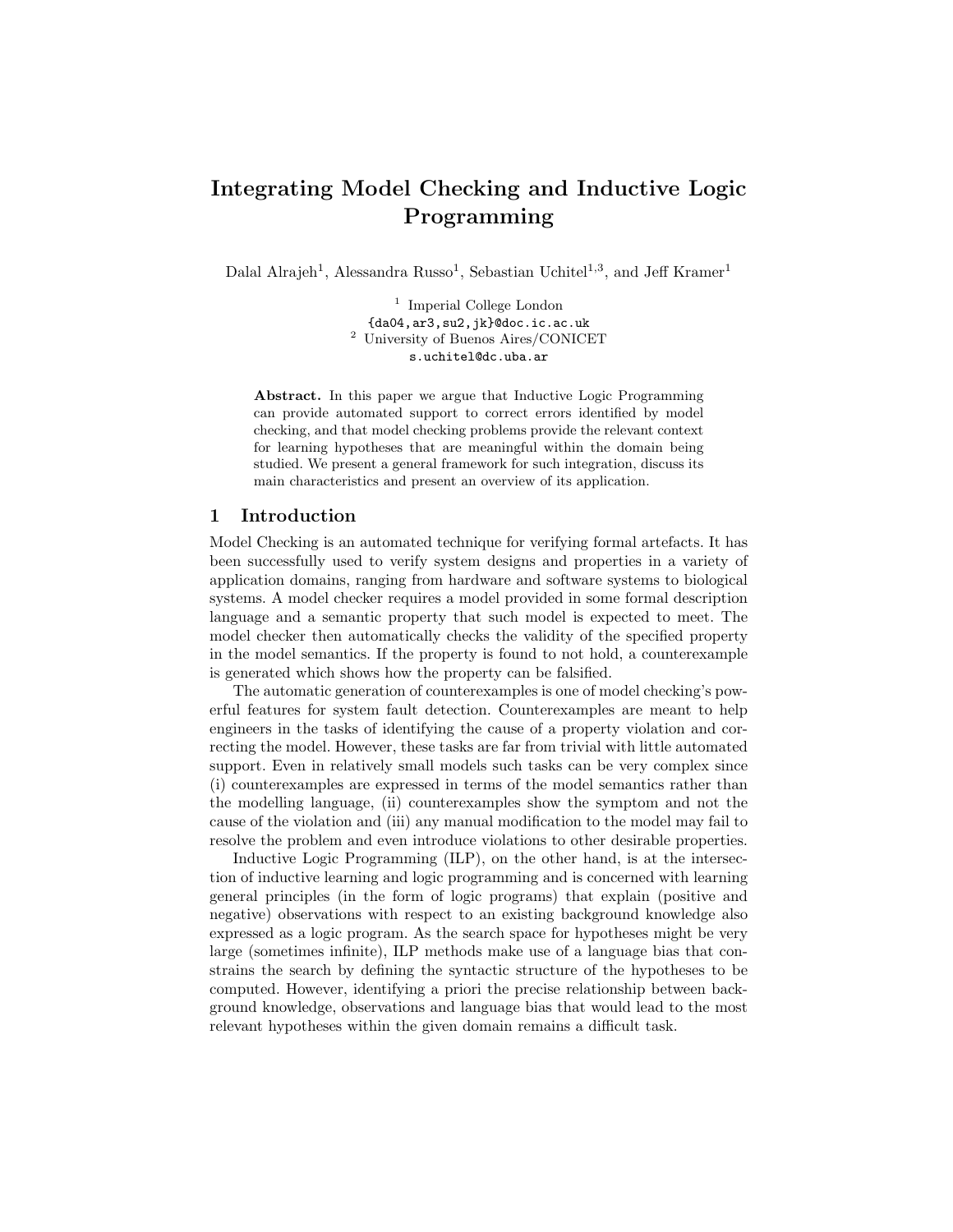2 Dalal Alrajeh, Alessandra Russo, Sebastian Uchitel, and Jeff Kramer

In this paper, we argue that model checking and ILP can be seen as two complementary approaches with much to gain in their integration – model checking providing ILP with a precise context for learning the most relevant hypotheses in the domain being studied, and ILP supplying model checking with an automatic method for learning corrections to models. We discuss how this integration can be achieved, address some of the relevant issues that need to be taken into consideration and summarise its application to the problem of goal-oriented requirements elaboration.

#### 2 Model Checking

The process of model checking comprises three main tasks: modelling, specification and verification [3]. Modelling is the process of describing in some formal modelling language an artefact that is to be reasoned about. In the context of software systems, the artefact is typically related to a system's design or requirements. The formal language is normally the input to a model checker (e.g. a process algebra such as FSP [10]) or one that can be automatically translated into it (e.g. scenario notations such as MSC [7]). The semantics of the formal language is given in terms of a state-based *semantic domain* such as Labelled Transition Systems (LTSs), Kripke structures or Büchi automata. The formal description resulting from the modelling process is referred to as the model.

The specification task involves formally stating the semantic properties that the model must satisfy. The specification language is usually some logical formalism. In software engineering, temporal logics such as Linear Temporal Logic (LTL) and Computation Tree Logic are commonly used.

As part of the verification process, the model checker automatically checks whether the model semantics satisfies the specified property. In other words, it verifies that the system behaviour captured in the model semantics  $\sigma(M)$  of the given model M satisfy the specified property S. This is denoted as  $\sigma(M) \models S$ . When this is not the case, the model checker returns a *counterexample*, i.e. a system behaviour that violates the property. For instance, in the case of an LTS model and an LTL property, a counterexample takes the form of a trace, i.e. sequence of event labels. A model checker may also be used to generate witnesses of a property, which are behaviours in  $\sigma(M)$  that satisfy the property.

### 3 MoCIL: An Integration Approach

A general ILP task [11] can be defined as the task of constructing hypotheses  $H$  that, together with a given background knowledge  $B$ , explain a given set of positive and negative observations  $O^+ \cup O^-$ , namely:

$$
B \wedge H \models O^+ \quad \text{and} \quad B \wedge H \not\models O^- \tag{1}
$$

The meaning of  $\models$  and the exact relationship between B, H O<sup>+</sup> and O<sup>-</sup> rely on several factors which include the representation language used to express them (e.g. definite or non-monotonic logic programs), its semantics and the particular chosen inductive framework [13]. The integration of an ILP task with model checking has to operate at the semantic level of the two reasoning tasks, for the learning process to be able to reason over consequences of the given model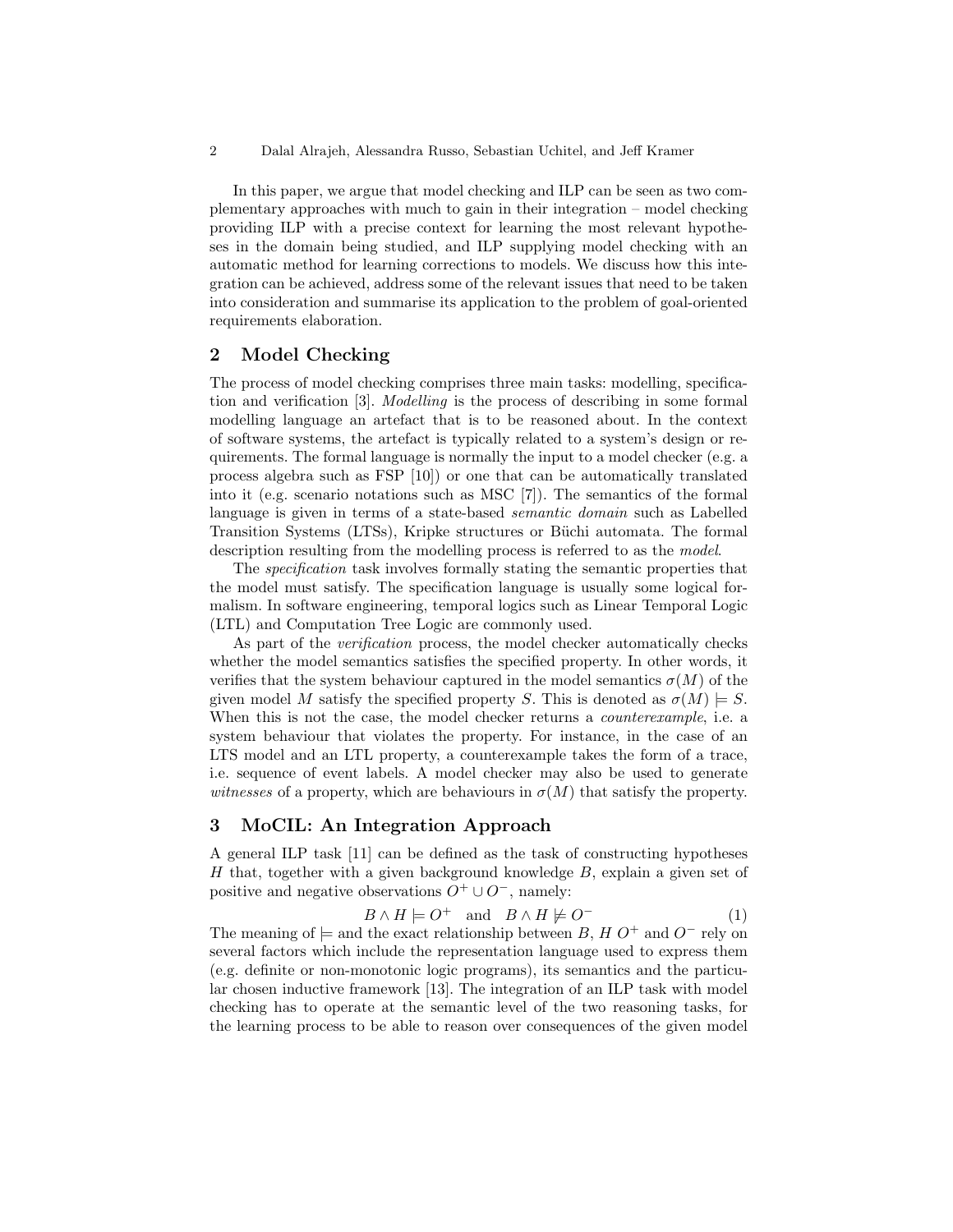and learn solutions for correcting the model. The logic programming formalism and semantics of the ILP task need, therefore, to capture the model semantics, properties, counterexamples and witnesses of the model checking task, and the learned hypotheses has to suggest solutions in the modelling language on how to change the models. We discuss here the main properties that an integration of ILP and model checking has to address: soundness of the integration, correctness of the inductive solution with respect to counterexamples and witnesses, and completeness of the solutions with respect to the specified property.

Property 1: Soundness of the integration. The first step of the integration is the correspondence of the semantics governing the model checking and the ILP tasks. Models and model semantics of the model checking task are represented in the form of a logic program that preserves the satisfiability relation of the model semantics. Such a correspondence is captured by a translation function  $\tau$ that has to satisfy the following soundness theorem.

**Theorem 1.** Let M be a model with a model semantics  $\sigma(M)$ . Let  $\tau$  be a translation function from the modelling and specification languages to a logic program formalism. Then,  $\tau$  is a sound translation if and only if for any expression P in the specification language if  $\sigma(M) \models P$  then  $\tau(M) \models \tau(P)$ .

Note that for the above to hold,  $\tau$  must express in the logic program all semantic considerations of the entailment  $\sigma(M) \models P$ . For instance, if M is written using FSP as a modelling language, its model semantics  $\sigma(M)$  is an LTS and the specification language is LTL, then  $\tau$  needs to capture, among other aspects, the closed world assumption underlying the LTS/LTL entailment.

Property 2. Correctness of an inductive solution. In ILP, a solution to an inductive task is a hypothesis  $H$  that satisfies condition  $(1)$ , where the meaning of  $\models$  is given by the underlying logical programming semantics and the chosen inductive framework. Sakama and Inoue [14] have identified several inductive frameworks under which a hypothesis can constitute a solution to an inductive problem. These include explanatory, brave, cautious, and learning from satisfiability. The choice of the inductive framework affects the set of acceptable solutions an ILP system may compute and hence the correctness of these solutions with respect to the detected counterexamples.

The aim of the integration of ILP and model checking is to reduce the set of counterexamples that a model  $M$  covers for a given property  $S$  to the empty set. In other words, it is concerned with computing a refined model  $M \cup M$  that no longer includes the counterexamples, but preserves the witnesses of S in  $\sigma(M)$ <sup>3</sup> Given a model M, a property S consistent with M, a counterexample  $\psi^-$  and a witness  $\psi^+$  of S, a correct extension of M with respect to  $\psi^+$  and  $\psi^-$  is a model  $\tilde{M}$  so that  $\psi^- \notin \sigma(M \cup \tilde{M})$  and  $\psi^+ \in \sigma(M \cup \tilde{M})$ .

The task of finding  $M$  can be expressed as an ILP task. The model  $M$  constitutes the core of the background knowledge  $B$ , the property  $S$  is an integrity constraint  $I$  that has to be satisfied by the learned hypotheses, the counterexample and witness(es) represent the negative and positive observations of the learning

<sup>&</sup>lt;sup>3</sup> We consider the case where errors in a model can be corrected by extensions only.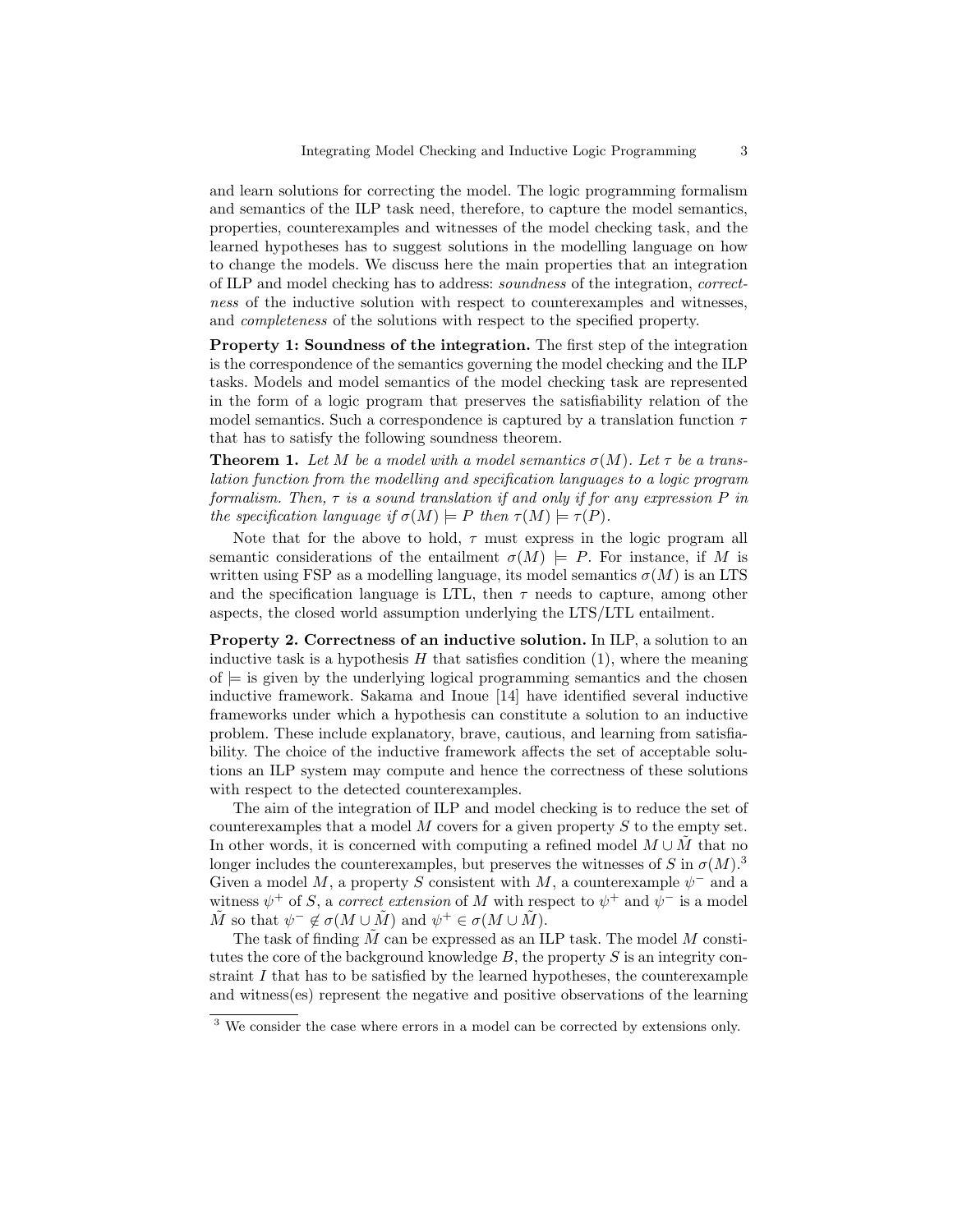respectively. In this context, a solution  $H$  is a logic program that does not entail the negative observations under cautious induction, written  $B \wedge H \not\models_{c} O^-$ , whilst it entails the positive observations under brave induction, written  $B \wedge H \models_b O^+,$ and it is consistent with the integrity constraints I. We refer to such solutions as correct inductive solutions of  $O^+$  and  $O^-$  with respect to B and I. The relationship between correct extensions and correct inductive solutions is captured by the following theorem.

**Theorem 2.** Let M be a model, S a property,  $\psi^-$  a counterexample and  $\psi^+$ a witness such that  $\psi^- \in \sigma(M)$  and  $\psi^+ \in \sigma(M)$ . Let  $B = \tau(M)$ ,  $I = \tau(S)$ ,  $O^- = \tau(\psi^-)$  and  $O^+ = \tau(\psi^+)$  and L a language bias. An hypothesis H is a correct inductive solution of  $O^+$  and  $O^-$  with respect to B and I if and only if  $\tau^{-1}(H)$  is a correct extension of M with respect to  $\psi^+$  and  $\psi^-$ .

Note that in the above theorem we assume that the  $\psi^-$  and  $\psi^+$  can be characterised in the specification language and hence can be translated using  $\tau$ . For example a trace  $e_1, e_2, \ldots, e_n$  can be described in LTL as  $\bigwedge_{i=1}^n \bigcirc^i e_i$ .

Property 3. Completeness of Solutions. Although the above notion of correctness of an ILP solution  $H$  may guarantee that the detected counterexample is no longer covered by  $\sigma(M \cup \tau^{-1}(H))$ , it does not guarantee that this extended model satisfies the specified property S. To ensure the satisfaction of the property, all counterexamples to S have to be removed while witnesses must be preserved. This is achieved through iterative steps of correct extensions. Assuming that there exists such an extension M for which  $\sigma(M \cup M) \models S$ , several iterations may be required, where at each iteration i, (for  $i > 0$ ) the newly extended model  $M \cup \tau^{-1}(H_1) \cup ... \cup \tau^{-1}(H_i)$  is verified against the specified property S and if a counterexample is detected, a new extension  $\tau^{-1}(H_{i+1})$  is learned that eliminates it.

Although the number of counterexamples maybe infinite, it may be sufficient to learn solutions that are correct inductive solutions with respect to a finite set of finite counterexamples. Eliminating such set would have to guarantee elimination of all counterexamples in the model semantics. We refer to this set as the set of counterexample characterisations. For instance, such a set exists when using safety-LTL as the specification language and LTS as the model semantics. The following theorem captures the completeness property of a set of correct extensions  $(\tau^{-1}(H_1) \cup ... \cup \tau^{-1}(H_m))$  for the verification problem  $\sigma(M) \models S$ .

**Theorem 3.** Let  $M$  be a model and  $S$  a property consistent with  $M$ . Given a set  $\{\psi_i^-\}$  of counterexample characterisations and a set  $\{\psi_j^+\}$  of witnesses of S, then there exists a set  $\{H_i\}$  of correct inductive solutions of  $\tau(\{\psi_i^+\})$  and  $\tau(\{\psi_i^-\})$ with respect to  $\tau(M)$  and  $\tau(S)$  such that  $\sigma(M \cup \tau^{-1}(H_1) \cup ... \cup \tau^{-1}(H_m)) \models S$ .

## 4 Problem solving using MoCil

We have successfully applied the MoCIL approach to solve various problems within the software engineering domain including goal-oriented requirements elaboration [1] and model transition system refinement [2]. Though these differ in the input languages, semantics and the specific class of correct extensions, they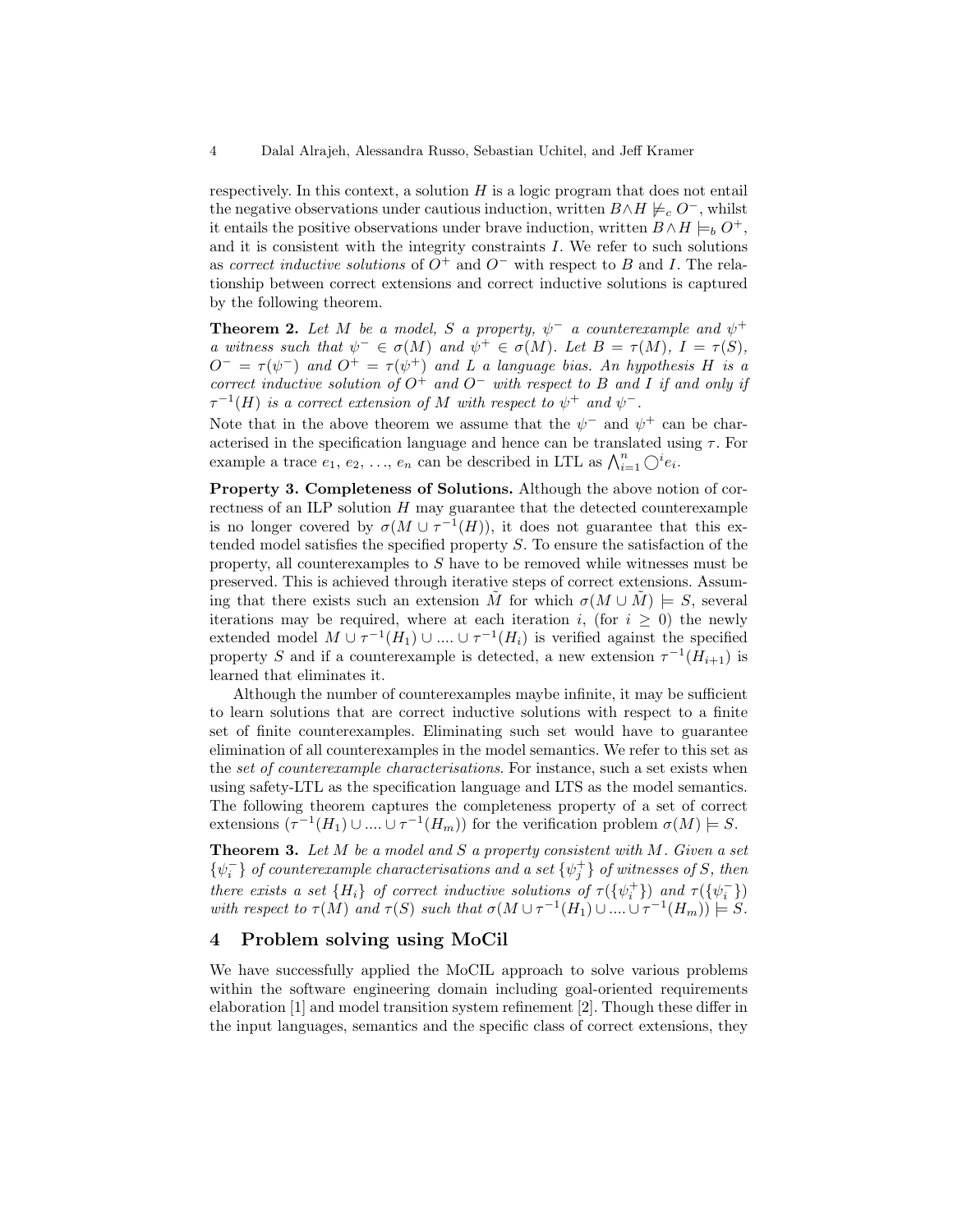share a number of characteristics. Their models describe event-based systems, with a model semantics expressed in terms of finite-state transition systems, which can be represented as normal logic programs. Due to lack of space, we briefly summarise here the application to the first.

Goal-oriented Requirements Elaboration refers to the process of identifying explicit constraints, called operational requirements, on the operations to be performed by a software so that the system only behaves in a manner that satisfies the given goals. In [1] we have showed how model checking can be used to detect incompleteness of operational requirements (i.e. models) with respect to goals (i.e. properties), and how ILP can be used to learn operational requirements (i.e correct extensions) that are complete with respect to the given goals. Table 1 instantiates the concepts discussed above in this problem domain.

In brief, the verification problem is concerned with checking whether an LTS, i.e. the model semantics of a given operational requirements model  $R$  with domain knowledge  $D$ , expressed in Fluent Linear Temporal Logic (FLTL), satisfies given goal properties G, also expressed in FLTL, i.e.  $\sigma(D \cup R) \models G$ , where  $\models$ is interpreted as the FLTL satisfaction relation [6]. When this is not the case, the LTSA model checker [10] produces the shortest trace  $\psi^-$  where the goal G is violated. The LTSA is also used to generate a witness  $\psi^+$  of G. The task is then to compute a correct extension  $\tilde{R}$  of operational requirements such that  $\sigma(D \cup R \cup R) \models G.$ 

The model  $D \cup R$ , counterexample  $\psi^-$  and witness  $\psi^+$  are encoded into an EC program. The choice of EC is influenced by its similarity to FLTL, where it allows explicit representation of and reasoning about event occurrences and fluent values at different (time) points over a linear time structure. Furthermore, as requirements are expressed as formulae with negated literals and the valuations of fluents in traces of the LTS consider a close world assumption, the soundness of the integration is with respect to EC normal logic programs with negation as failure and stable model semantics. The generated program is locally stratified, and therefore has a single stable model. The soundness property can be proven by showing that for any fluent f in the FLTL language and position  $i$  in a trace σ in the LTS, if  $\sigma, i \models f$ , then the atom holds  $At(f, i, \sigma)$  is also true in the stable model of  $\tau(R\cup D) \wedge \tau(\psi)$  (Theorem 5.1 in [1]).

An ILP system based on the XHAIL algorithm [12] has been used to compute correct extensions with respect to  $\psi^-$  and  $\psi^+$ . The language bias is defined to capture clauses that correspond to the syntax of operational requirements expressions. The system computes multiple correct inductive solutions. These are translated back into FLTL; one is then selected and added to the initial model  $R \cup D$ ; the next iteration of the process is then started. At each iteration it is guaranteed that the inverse translation of the chosen H (i.e.  $\tau^{-1}(H)$ ) is a correct extension of the correct model with respect to the counterexample  $\psi^-$  and witness  $\psi^+$  (Theorem 6.1 in [1]). In [1] it is shown that this process terminates and a complete set of correct extensions has been learned for which  $D \cup R \cup \tau^{-1}(H_1) ... \cup \tau^{-1}(H_n) \models G.$